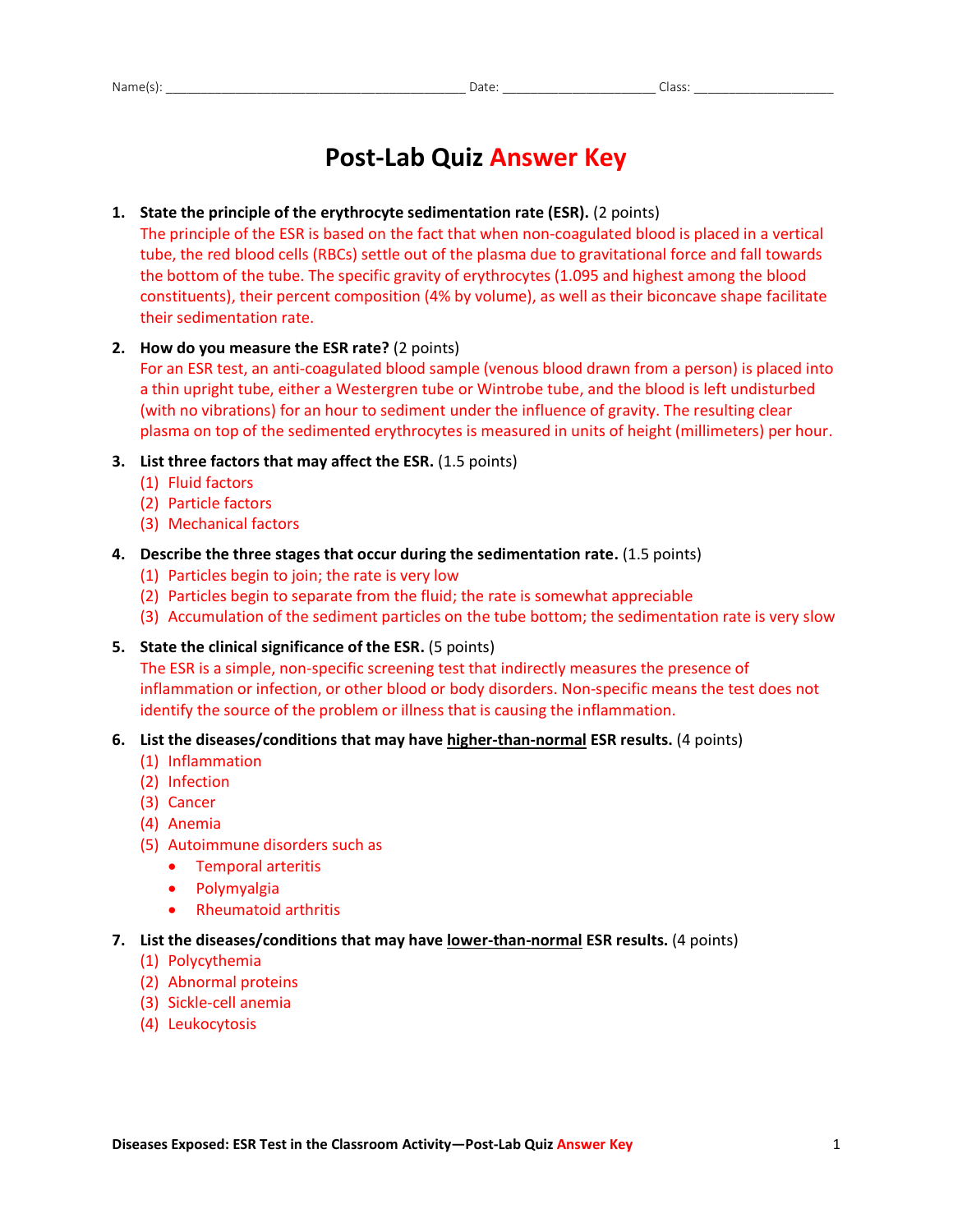| $\ddot{\phantom{1}}$<br>Name | ้วลา | -10 |
|------------------------------|------|-----|
|                              |      |     |

### **For the following three questions, you may use Internet research to prepare your answers.**

**8. Explain why the erythrocyte sickle shape lowers the erythrocyte sedimentation rate?** (10 points) In ESR we are measuring the height of the clear plasma on top of the sediment, which is greater if the erythrocytes have settled at the bottom as a dense, compact solid mass.

We know the sedimentation process is composed of three major stages:

- Particles begin to join; the rate is very low
- Particles begin to separate from the fluid; the rate is somewhat appreciable
- Accumulation of the sediment particles in the tube bottom; the sedimentation rate is very slow

These three stages reveal that the major influence on the overall rate of sedimentation of erythrocytes suspended in plasma is the degree to which they aggregate with one another, within a layer and in between the layers. Two particle parameters become very important in aggregation; they are: 1) shape and 2) mass.

Shape influences the aggregating ability, while mass influences whether a material floats or sinks, and the gravitational pull experienced by the particles.

(1) Rounded or spherical particles tend to pack together tightly to create dense sediments. By contrast, angular particles have low sphericity and pack less-effectively, leaving more interstitial spaces that are occupied by the solvent, making them less able to come out of the solvent.

(2) Particles with less mass experience less gravitational pull, and also have more tendency to float (mass of water displaced is more than the mass of the particle).

A sickle cell has less mass because some portions of the erythrocyte are missing and it has an angular shape; therefore, it does not settle out of the plasma, resulting in ESR values that are less than normal values.



## **9. Discuss why fibrinogen and immunoglobulins increase the erythrocyte sedimentation rate?** (10 points)

We are aware that fluid factors influence the erythrocyte sedimentation rate. Plasma is a multicomponent fluid; besides the erythrocytes, plasma holds a number of materials, both dissolved and dispersed. Each material in plasma has a function. Plasma proteins constitute an important component of plasma. Plasma proteins are colloidal in nature and have a general function, namely buffering or maintaining the acid-base balance. In addition, each plasma protein has a specific function.

Two very important plasma proteins are fibrinogen and immunoglobulins. Immunoglobulins combine with foreign antigens and remove them. The function of fibrinogen is in the clotting process (hemostasis). Both these proteins are binding proteins.

Generally, the immunoglobulin level increases if an infection exists. An elevated level of fibrinogen results from blood vessel constrictions (atherosclerosis). At elevated levels, the fibrinogen and immunoglobulin come in between the erythrocytes, which leads to greater cohesion of erythrocytes because they serve like glue and accelerate the aggregation of erythrocytes.